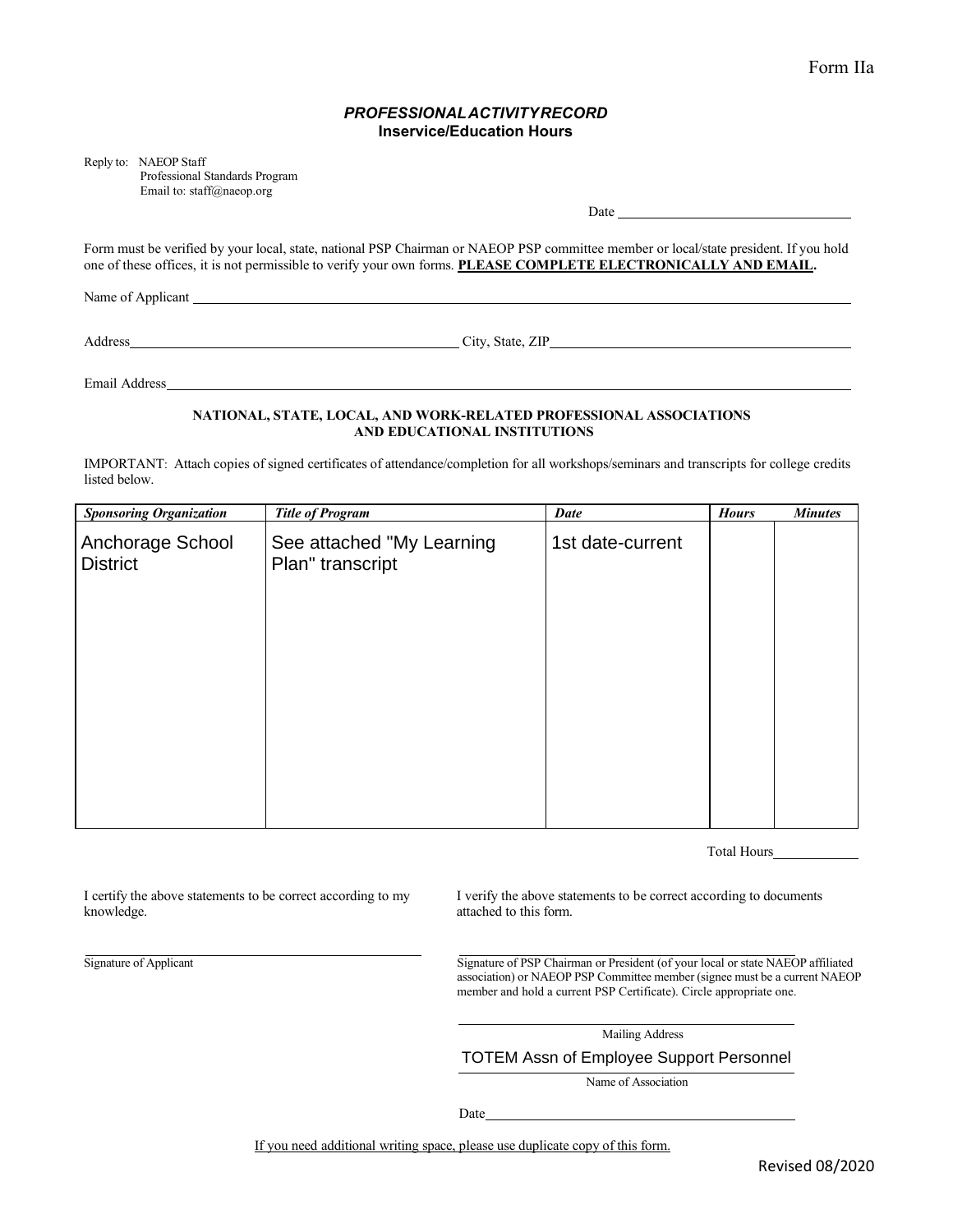## **Continued from Form IIa**

| <b>Sponsoring Organization</b> | <b>Title of Program</b> | <b>Date</b> | <b>Hours</b><br><b>Minutes</b> |
|--------------------------------|-------------------------|-------------|--------------------------------|
|                                |                         |             |                                |
|                                |                         |             |                                |
|                                |                         |             |                                |
|                                |                         |             |                                |
|                                |                         |             |                                |
|                                |                         |             |                                |
|                                |                         |             |                                |
|                                |                         |             |                                |
|                                |                         |             |                                |
|                                |                         |             |                                |
|                                |                         |             |                                |
|                                |                         |             |                                |
|                                |                         |             |                                |
|                                |                         |             |                                |
|                                |                         |             |                                |
|                                |                         |             |                                |
|                                |                         |             |                                |
|                                |                         |             |                                |
|                                |                         |             |                                |
|                                |                         |             |                                |
|                                |                         |             |                                |
|                                |                         |             |                                |
|                                |                         |             |                                |
|                                |                         |             |                                |
|                                |                         |             |                                |
|                                |                         |             |                                |
|                                |                         |             |                                |
|                                |                         |             |                                |
|                                |                         |             |                                |
|                                |                         |             |                                |
|                                |                         |             |                                |
|                                |                         |             |                                |
|                                |                         |             |                                |

# **NATIONAL, STATE,LOCAL,ANDWORK-RELATEDPROFESSIONAL ASSOCIATIONS ANDEDUCATIONALINSTITUTIONS**

Total hours